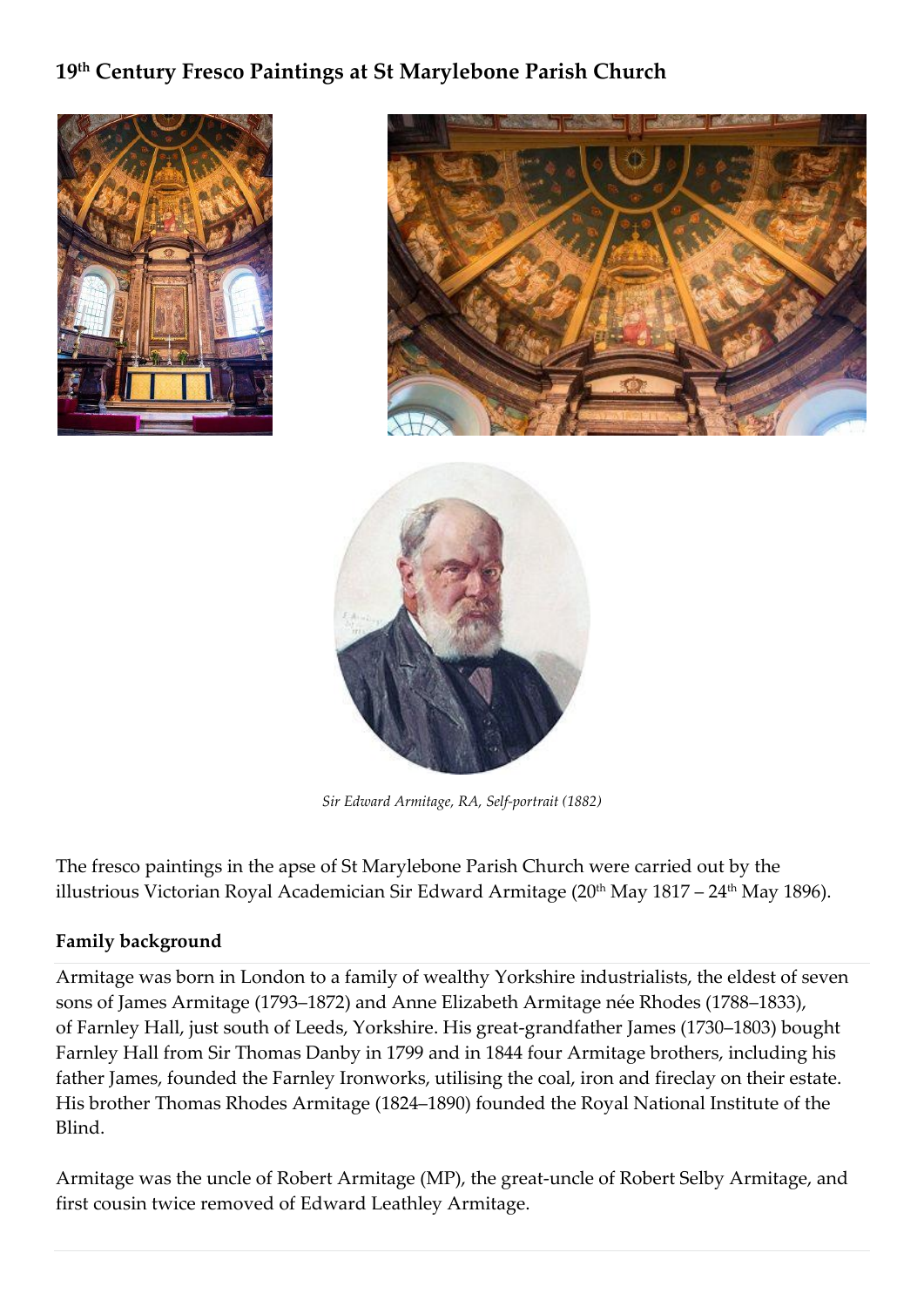#### **Art Training**

Armitage's art training was undertaken in Paris, where he enrolled at the École des [Beaux-Arts](http://en.m.wikipedia.org/wiki/%C3%89cole_nationale_sup%C3%A9rieure_des_Beaux-Arts) in October 1837. He studied under the history painter, Paul [Delaroche,](http://en.m.wikipedia.org/wiki/Paul_Delaroche) who at that time was at the height of his fame. Armitage was one of four students selected to assist Delaroche with the [fresco](http://en.m.wikipedia.org/wiki/Fresco) *Hemicycle* in the amphitheatre of the Palais des Beaux-Arts, when he reputedly modelled for the head of [Masaccio.](http://en.m.wikipedia.org/wiki/Masaccio) Whilst still in Paris, he exhibited *Prometheus Bound* in 1842, which a contemporary critic described as 'well drawn but brutally energetic'.

#### **Westminster Competitions**



 *[Caesar's](http://en.m.wikipedia.org/wiki/Caesar%27s_invasions_of_Britain) first invasion of Britain*, by Edward Armitage, c1843

In 1843 Armitage returned to London, where he entered competitions for the decoration of the new Palace of [Westminster,](http://en.m.wikipedia.org/wiki/Palace_of_Westminster#Frescoes) the old Houses of Parliament having been destroyed by fire in 1834. To organise and oversee this project, a Royal Commission had been appointed in 1841, the President of which was Queen [Victoria'](http://en.m.wikipedia.org/wiki/Queen_Victoria)s new Consort, Prince [Albert.](http://en.m.wikipedia.org/wiki/Albert,_Prince_Consort) Decorations were to be executed in fresco and were to illustrate subjects from British history or from the works of [Spenser,](http://en.m.wikipedia.org/wiki/Edmund_Spenser) [Shakespeare](http://en.m.wikipedia.org/wiki/Shakespeare) or [Milton.](http://en.m.wikipedia.org/wiki/John_Milton) Competitions were held for appropriate designs ('cartoons'), with a number of leading artists commissioned to take part. The first competition entries were unveiled in Westminster Hall in the summer of 1843 and attracted considerable attention from the public. Armitage's cartoon, *The Landing of Julius Caesar in Britain*, secured one of the three first prizes of £300. He won a further prize in 1845 in a subsequent Westminster competition for his cartoon *The Spirit of Religion*. Although neither of these cartoons was executed in fresco, Armitage did execute two frescoes in the Poets' Gallery off the Upper Waiting Hall: *The Thames and its Tributaries*(also referred to as *The Personification of the Thames*) (1852), from the poetry of [Alexander](http://en.m.wikipedia.org/wiki/Alexander_Pope) Pope; and *The Death of Marmion* (1854), from Sir [Walter](http://en.m.wikipedia.org/wiki/Sir_Walter_Scott) Scott's poem. Unfortunately frescoes were ill-suited to the atmosphere of 19th-century London, and many started to disintegrate almost as soon as they were completed.



*The Battle of Meanee*, by Edward Armitage, 1847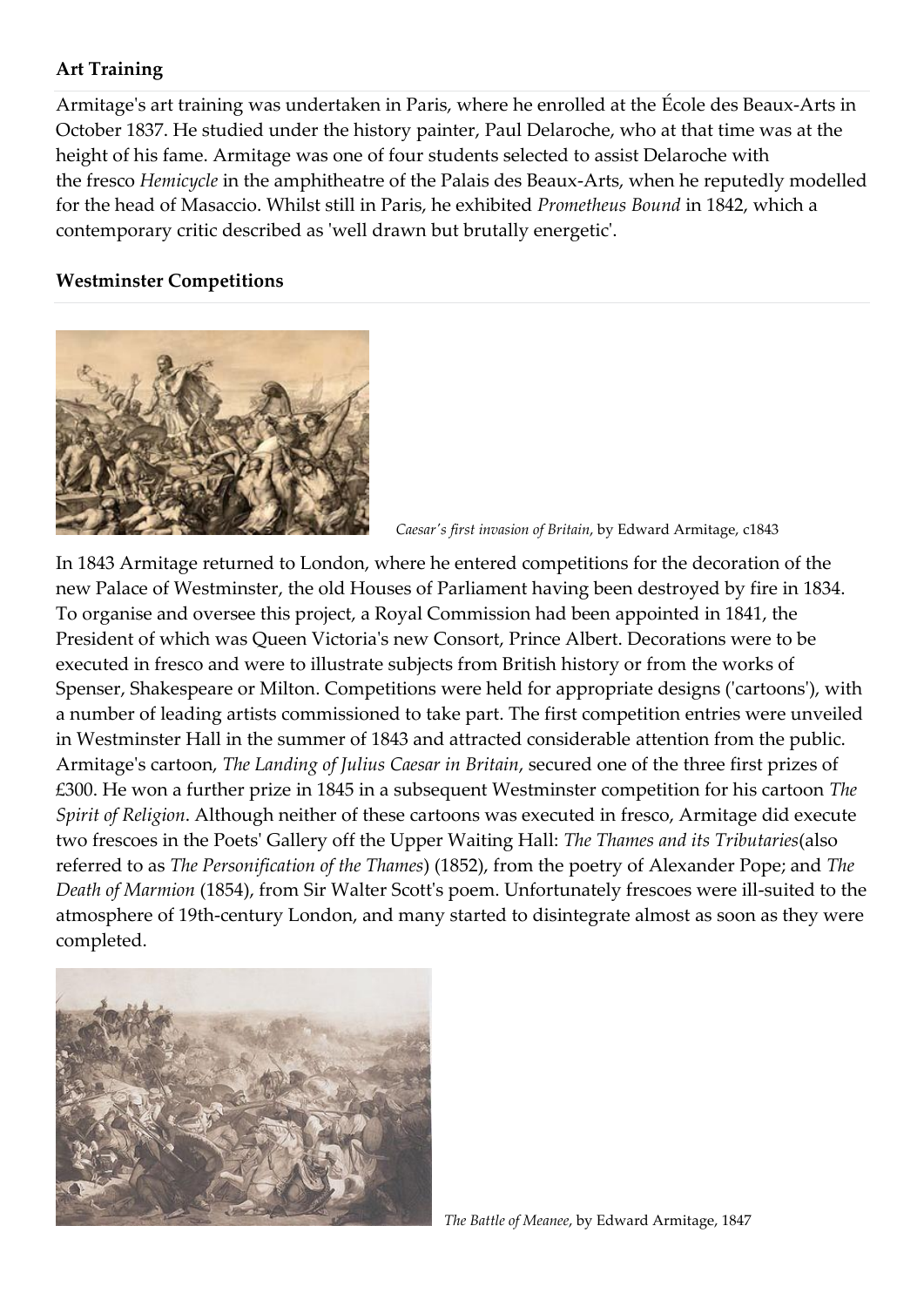Armitage won one of the first-class premiums in 1847 for his oil painting *The Battle of Meanee*, which was subsequently purchased by Queen Victoria. In this battle, General Sir Charles Napier brought the provinces of Sindh under the dominion of Great Britain, an account of which was written by his brother, Sir William Napier. Armitage consulted both brothers for detailed information on the battle and he used sketches of the locality lent by Sir Charles. However, the painting was the subject of much controversy, with doubts expressed that the war had been justified. The 1847 *Art-Union* review concluded with the following: "Notwithstanding the great ability displayed by Mr. Armitage in this production, which of its class, has never been excelled in England, we cannot but regret that he did not select a theme more purely historical - one more honourable to our nation than the slaughter of thousands - of whom, after all, we were the oppressors". Thackeray, writing in *Punch* under the pseudonym of Professor Byles, also disapproved of the subject-matter: "With respect to the third prize - a *Battle of Meeanee* - in this extraordinary piece they are stabbing, kicking, cutting, slashing, and poking each other about all over the picture. A horrid sight! I like to see the British lion mild and good-humoured ... not fierce, as Mr. Armitage has shown him."

## **Exhibiting at the Royal Academy**



 *Retribution*, by Edward Armitage, 1858, Leeds City Art Gallery

In 1848 Armitage exhibited for the first time at the Royal [Academy](http://en.m.wikipedia.org/wiki/Royal_Academy) when he showed two paintings, *[Henry](http://en.m.wikipedia.org/wiki/Henry_VIII_of_England) VIII and [Catherine](http://en.m.wikipedia.org/wiki/Catherine_Parr) Parr*, and *Trafalgar* (also known as *The Death of Nelson*). He continued to send contributions most years until his death. These included *Retribution*(1858), *Esther's Banquet* (1865) (also known as *Festival of Esther*), *The Remorse of Judas*(1866), *Herod's Birthday Feast* (1868), *A Deputation to Faraday* (1871), *Julian the Apostate*(1875), *Pygmalion's Galatea* (1878), *Meeting of St. Francis and St. Dominic* (1882), *Faith*(1884), *The Siren* (1888), and *The late T.R. Armitage, M.D., the Friend of the Blind* (1893).



 *The Siren*, by Edward Armitage, 1888, Leeds City Art Gallery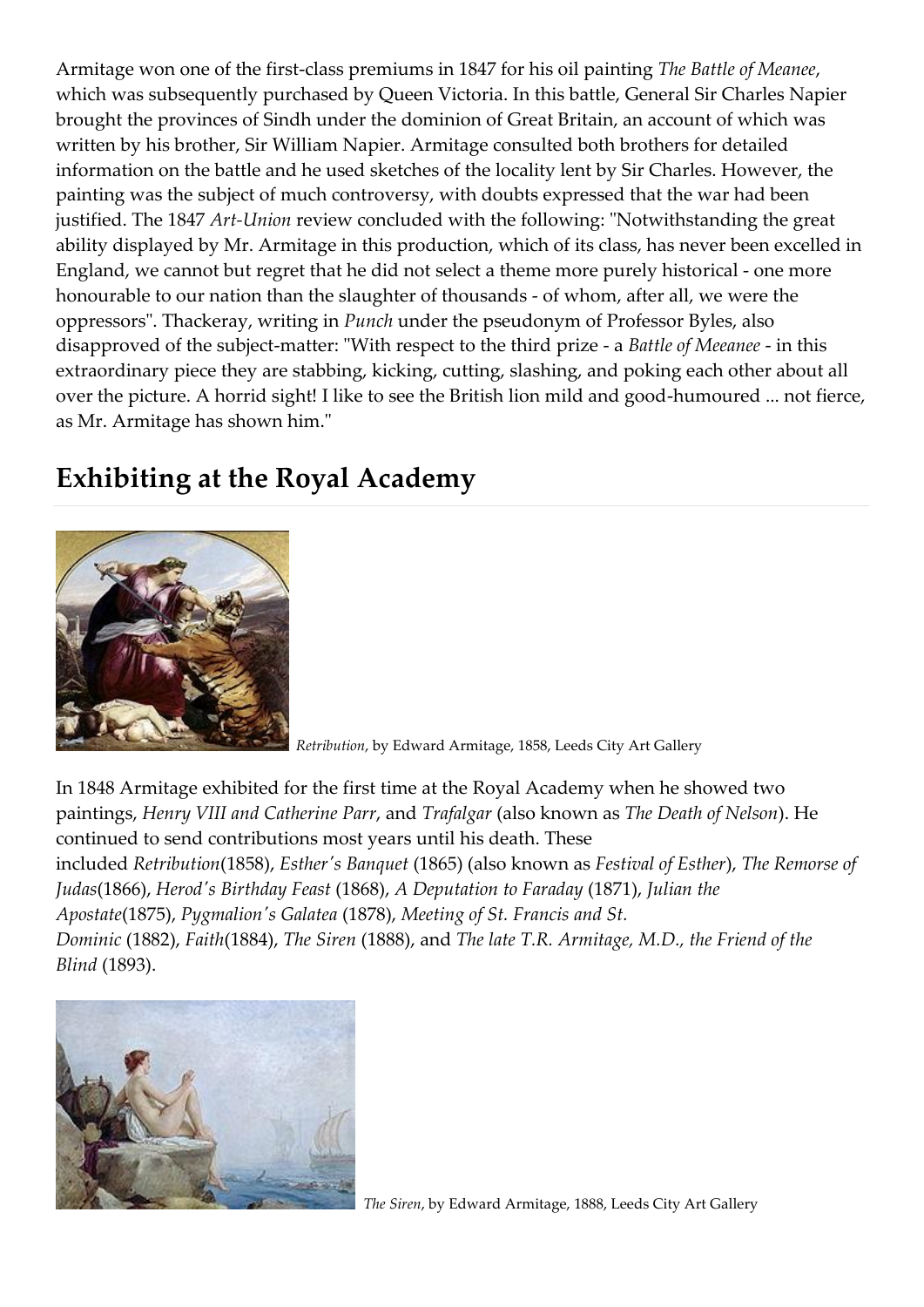Probably the best known of these is Armitage's huge imperialistic painting, *Retribution*, in which he allegorized the suppression and punishment of the Indian Mutiny by Great Britain in 1857. This was painted after details of the massacre of British soldiers, women and children had been circulated by the press. The *Illustrated London News* of 1859 described *Retribution* thus: "Britannia, represented of colossal proportions, has seized the assassin tiger by the throat, and is about to plunge her sword into its heart ... The melancholy results of the mutiny, which have spread mourning through so many homes, are typified in the figures of prostrate victims, with debris of books, etc., scattered around."

# **Marriage**



 *Portrait of Mrs. Edward Armitage* by Edward Armitage, 1856

On 3 February 1853 Armitage married Catherine Laurie Barber, also an artist. They were among the first artists to settle in the St John's Wood area of London, and their friends included other artists in the neighbourhood.

# **The Crimea**



*Before Sebastopol, Zouaves Making Gabions* by Edward Armitage

1855, reproduced in *Illustrated London News* 16 June 1855

The art dealer Ernest [Gambart](http://en.m.wikipedia.org/wiki/Ernest_Gambart) sent Armitage to the [Crimea](http://en.m.wikipedia.org/wiki/Crimea) in 1855 to make on-the-spot sketches for battle pictures including *The Stand of the Guards at Inkerman* and*The Heavy Cavalry Charge at Balaclava*, which were shown at Gambart's French gallery in London in the spring of 1856, along with a drawing *The Bottom of the Ravine at Inkerman* which was also exhibited at the Royal Academy. This was from a sketch made on the spot in March 1855, four months after the battle. It shows the corpses of soldiers revealed by the melting snow, still lying where they fell the previous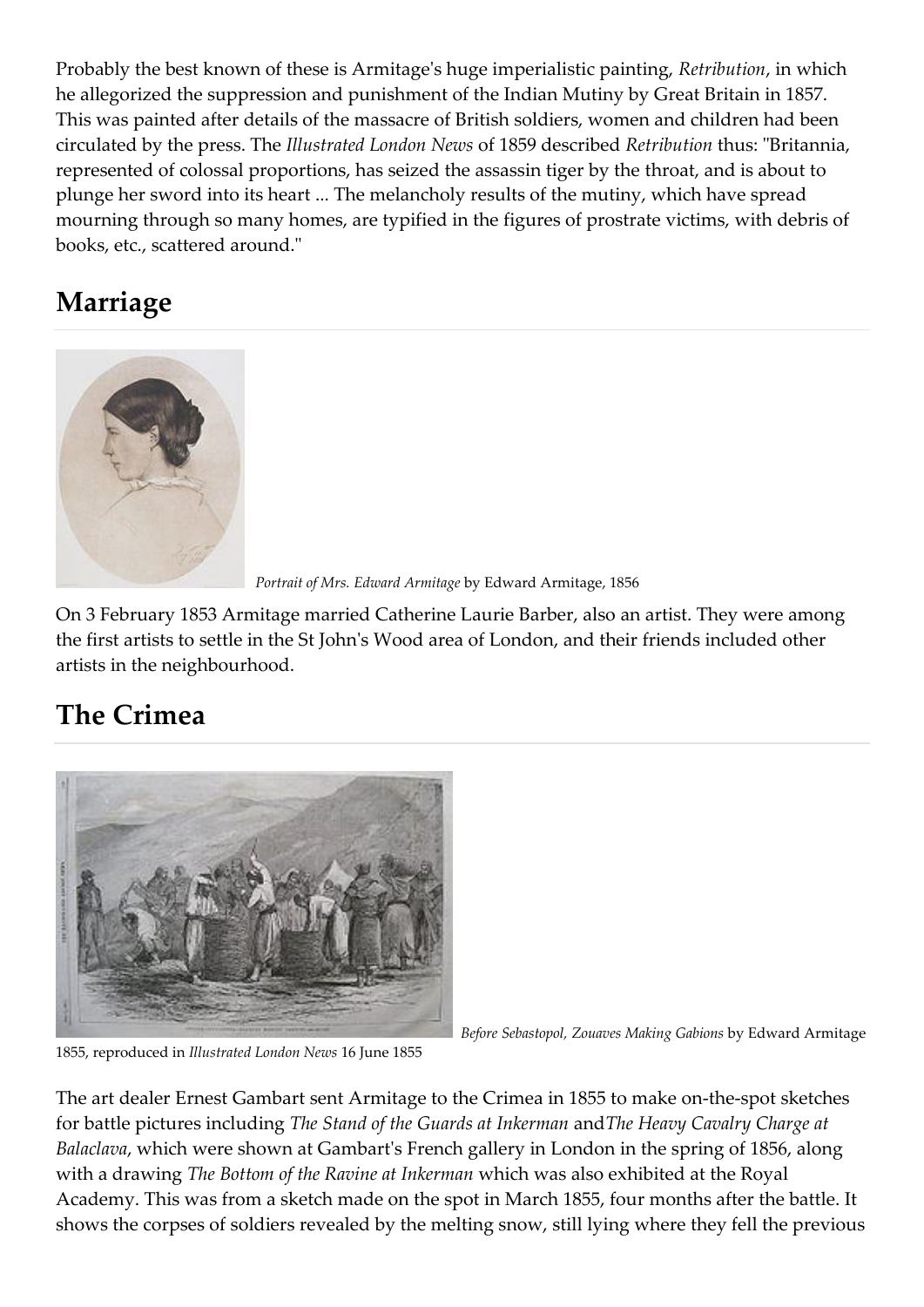November but now surrounded by spring flowers. *The Athenaeum* of 24 May 1856 considered Armitage's drawing 'speaks to us in a more dreadful whisper of the horrors of war than all the peace speeches ever made'.

Armitage returned home from the Crimea in September 1855, having taken an extended tour that included stops at Scutari and Bursa, where he made a number of sketches. From one of these, he painted *Souvenir of Scutari* which he exhibited at the Royal Academy in 1857 (now in [Laing](http://en.m.wikipedia.org/wiki/Laing_Art_Gallery) Art [Gallery,](http://en.m.wikipedia.org/wiki/Laing_Art_Gallery) Newcastle) and which shows a group of veiled Turkish women at leisure in public gardens on the Asian side of the Bosporus.

A number of Armitage's sketches from the Crimea were reproduced in the *Illustrated London News* and *The Graphic*, including *Lord Raglan and Sir Edmund Lyons, General Bosquet, Captor of Malakoff Tower, General Trochu* and *Before Sebastopol, Zouaves Making Gabions*.

## **Decorative Work**



Part of fresco *Christ and the Twelve Apostles* by Edward Armitage, c1861 (showing Watts on

#### right)

Unlike some of his fellow artists, Armitage was not discouraged by his experience of working on the Parliament frescos. During the summer of 1858 he spent several weeks' research at Assisi, prior to executing frescos (since painted over) in the Roman Catholic Church of St. John the Evangelist, Islington, when his friend the artist George [Frederic](http://en.m.wikipedia.org/wiki/George_Frederic_Watts) Watts modelled for the head of an apostle. Armitage also did frescos at St. Marylebone Parish Church and St. Mark's Church, London, and a monochrome fresco at University College Hall, Bloomsbury, commemorating Henry Crabb [Robinson](http://en.m.wikipedia.org/wiki/Henry_Crabb_Robinson) and other figures eminent at that time (later painted over). Other decorative work includes part of the terracotta frieze, *The Triumph of Art and Letters*, at the Royal Albert Hall, where Armitage contributed two of the sixteen sections (*Princes, Art Patrons and Artists* and *A Group of Philosophers, Sages and Students*). He also contributed to what was referred to as the Kensington Valhalla at South Kensington Museum (now the Victoria and Albert Museum), when he was responsible for depicting *Benozzo Gozzali*.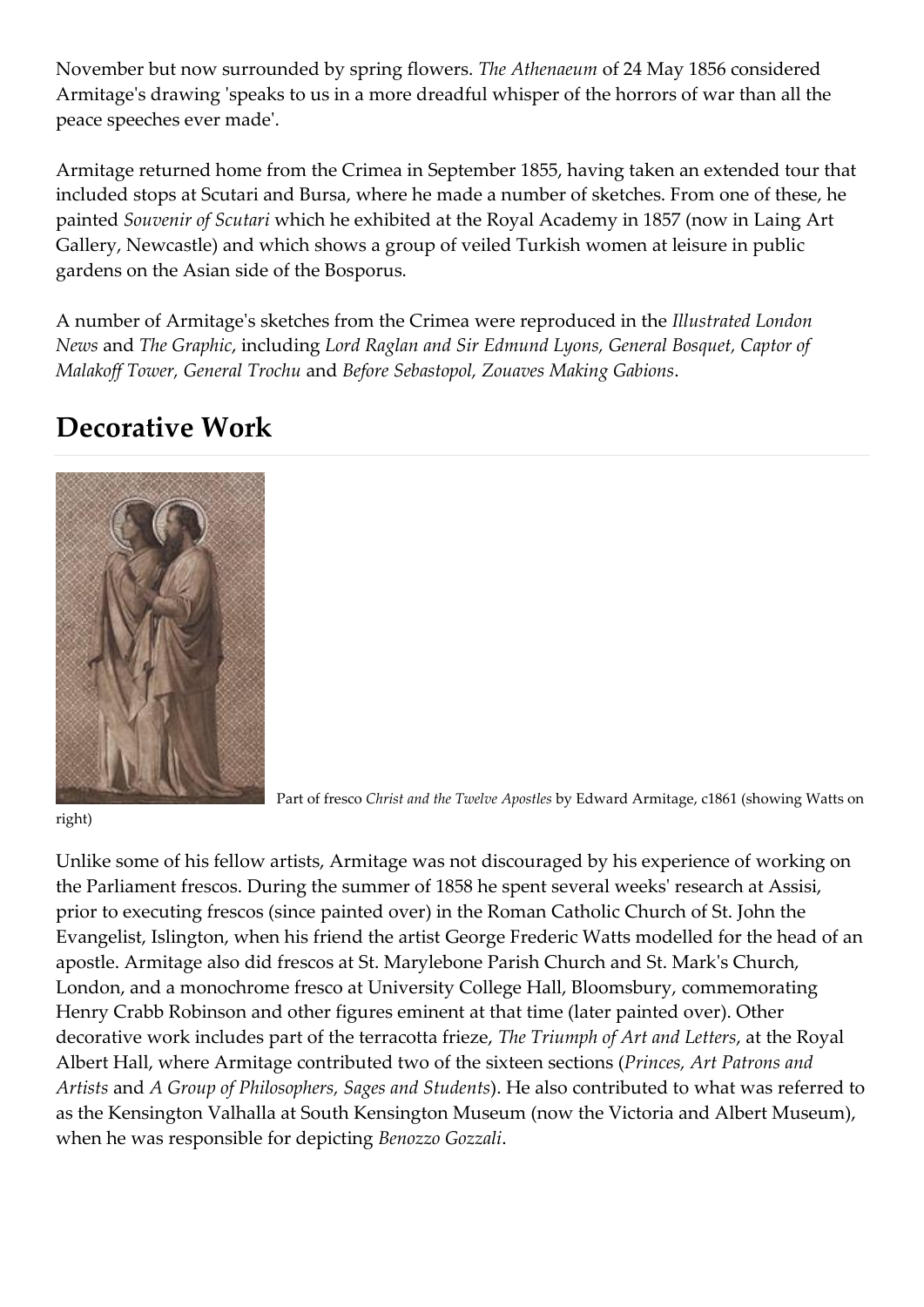

Frieze on the Royal Albert Hall showing part of *Princes, Art Patrons and*

*Artists*

# **Election to Royal Academy**

Armitage was elected an associate of the Royal Academy in 1867 and a full member in 1872, and in 1875 he was appointed Professor and Lecturer on painting. His lectures to the Royal Academy were published as *Lectures on Painting* (London, 1883).

After retiring from the Royal Academy in May 1894, Armitage spent some time in Tunbridge Wells, where he died on 24 May 1896 of apoplexy and exhaustion following pneumonia. He is buried in Hove Cemetery.

## **Selected work**



Edward Armitage, 1875, Walker Art Gallery, Liverpool

#### **Works**

- *The Return of Ulysses* (1840, retouched 1853, Leeds Art [Gallery\)](http://en.m.wikipedia.org/wiki/Leeds_Art_Gallery)
- *The Battle of Meanee* (1847, Royal Collection, St. James's Palace)
- *The Death of Nelson* (1848, Britannia Museum Trust, Dartmouth)
- *Henry the Eighth and Catherine Parr* (1848; Private collection)
- *The Socialists* (1850)
- *Aholibah* (1850)
- *Hagar* (1852)
- *The Thames and its Tributaries* (1852, Upper Waiting Hall, Palace of [Westminster\)](http://en.m.wikipedia.org/wiki/Palace_of_Westminster)
- *The Death of Marmion* (c.1853, Atkinson Art Gallery, Southport)
- *The Death of Marmion* (1854, Upper Waiting Hall, Palace of [Westminster\)](http://en.m.wikipedia.org/wiki/Palace_of_Westminster)
- *The Pontoon on Virginia Water 5 July 1853* (1854, Royal Collection, Windsor Castle)

*Julian the Apostate Presiding at a Conference of Sectarians*, by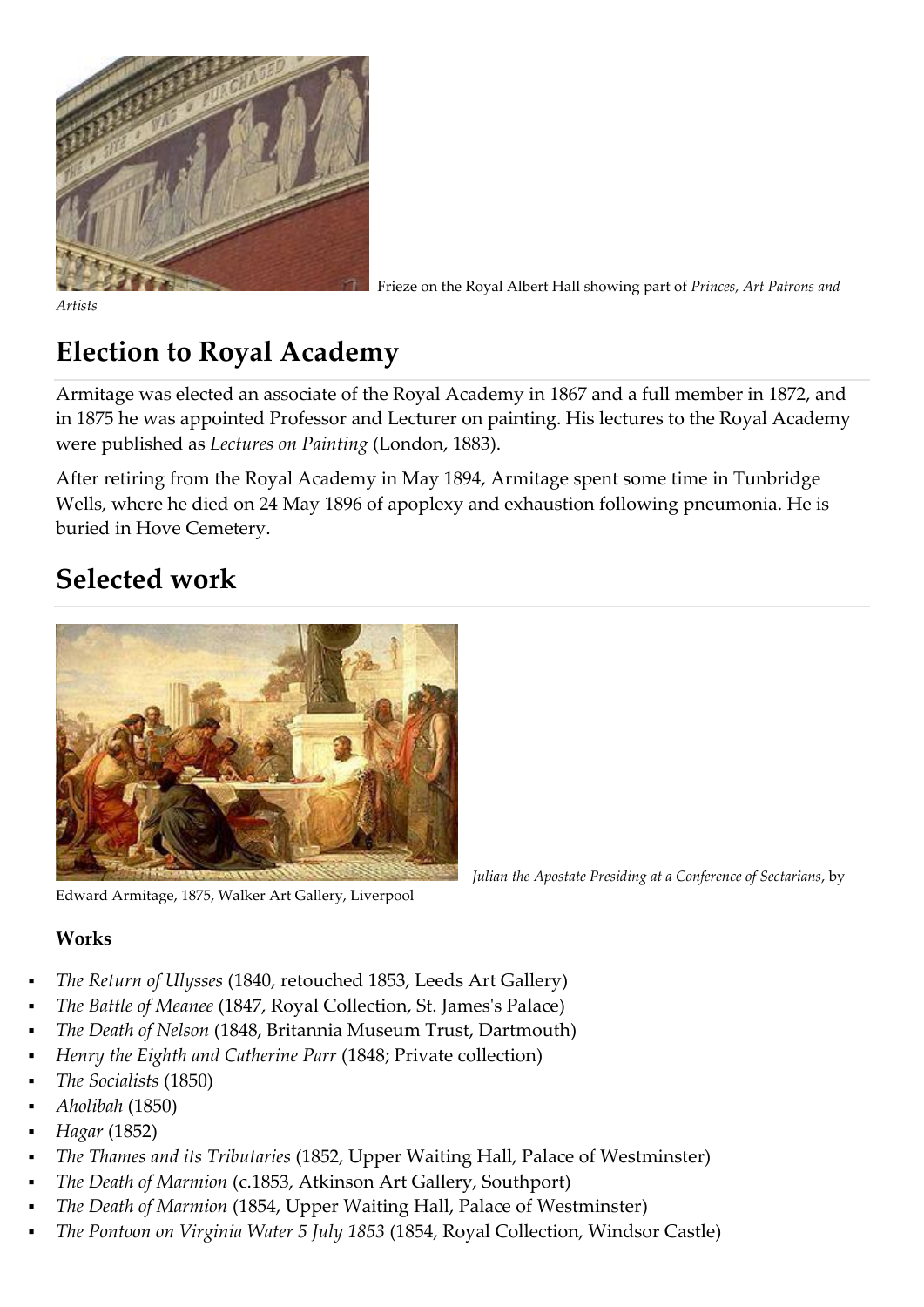*The Lotus Eater* (1854)

.

- *The Heavy Cavalry Charge at Balaclava* (1855)
- *The Stand of the Guards at Inkerman* (1855)



 *Sea Urchins* by Edward Armitage, 1882, Mackelvie Trust

Collection, Auckland Art Gallery, New Zealand

- *After the Battle of Inkerman* (c.1855)
- *Souvenir of Scutari* (1857, Laing Art [Gallery,](http://en.m.wikipedia.org/wiki/Laing_Art_Gallery) Newcastle)
- *Retribution* (1858, Leeds Art [Gallery\)](http://en.m.wikipedia.org/wiki/Leeds_Art_Gallery)
- *Blind Beggar of Assisi* (c.1859, [Auckland](http://en.m.wikipedia.org/wiki/Auckland_Art_Gallery) Art Gallery, New Zealand)
- *Head of an Apostle (St Simon)* (1862, Victoria and Albert [Museum\)](http://en.m.wikipedia.org/wiki/Victoria_and_Albert_Museum)
- *Burial of a Christian Martyr* (1863, Glasgow Museums Resource Centre)
- *[Benozzo](http://en.m.wikipedia.org/wiki/Benozzo_Gozzoli) Gozzoli* (1864, Victoria and Albert [Museum\)](http://en.m.wikipedia.org/wiki/Victoria_and_Albert_Museum)
- *Ahab and Jezebel* (1864)
- *W. Brinton, Esq., M.D.* (1864, Royal College of [Physicians,](http://en.m.wikipedia.org/wiki/Royal_College_of_Physicians) London)
- *Festival of Esther* (1865, Royal [Academy](http://en.m.wikipedia.org/wiki/Royal_Academy_of_Arts,_London) of Arts, London)
- *The Remorse of [Judas](http://en.m.wikipedia.org/wiki/Judas_Iscariot)* (1866, [Tate,](http://en.m.wikipedia.org/wiki/Tate) London)
- *Savonarola and Lorenzo the Magnificent* (1867)
- *Christus Consolator* (1867)
- *Herod's Birthday Feast* (1868, [Guildhall](http://en.m.wikipedia.org/wiki/Guildhall_Art_Gallery) Art Gallery, London)
- *Hero Lighting the Beacon* (1869, Glasgow Museums Resource Centre)
- *Christ Calling the Apostles James and John* (1869, Sheffield Galleries and Museums)
- *Gethsemane* (1870)
- *Peace: Twenty Years After the War* (1871, University of Limerick Armitage Collection, with title *Sleeping Plough Boy*)
- *A Deputation to Faraday* (1871, Royal [Society,](http://en.m.wikipedia.org/wiki/Royal_Society) London)
- *Dawn of the First Easter Sunday* (1872, [Auckland](http://en.m.wikipedia.org/wiki/Auckland_Art_Gallery) Art Gallery, New Zealand)
- *In Memory of the Great Fire at Chicago* (1872)
- *A Dream of Fair Women* (1872 and 1874, Hastings Public Library)
- *Julian the Apostate Presiding at a Conference of Sectarians* (1875, Walker Art Gallery, [Liverpool\)](http://en.m.wikipedia.org/wiki/Walker_Art_Gallery,_Liverpool)
- *Serf Emancipation* (1877, Walker Art Gallery, [Liverpool\)](http://en.m.wikipedia.org/wiki/Walker_Art_Gallery,_Liverpool)
- *The Cities of the Plain* (1878, Laing Art [Gallery,](http://en.m.wikipedia.org/wiki/Laing_Art_Gallery) Newcastle)
- *After an Entomological Sale* (1878)
- *The Mother of Moses* (1878, Private collection)
- *Pygmalion's Galatea* (1878, Private collection)
- *Woman Taken in Adultery* (undated, Dundee Art Gallery and Museums)
- *Samson and the Lion* (1881, Brighton & Hove Museums)
- *Self-portrait* (1882, [Aberdeen](http://en.m.wikipedia.org/wiki/Aberdeen_Art_Gallery) Art Gallery)